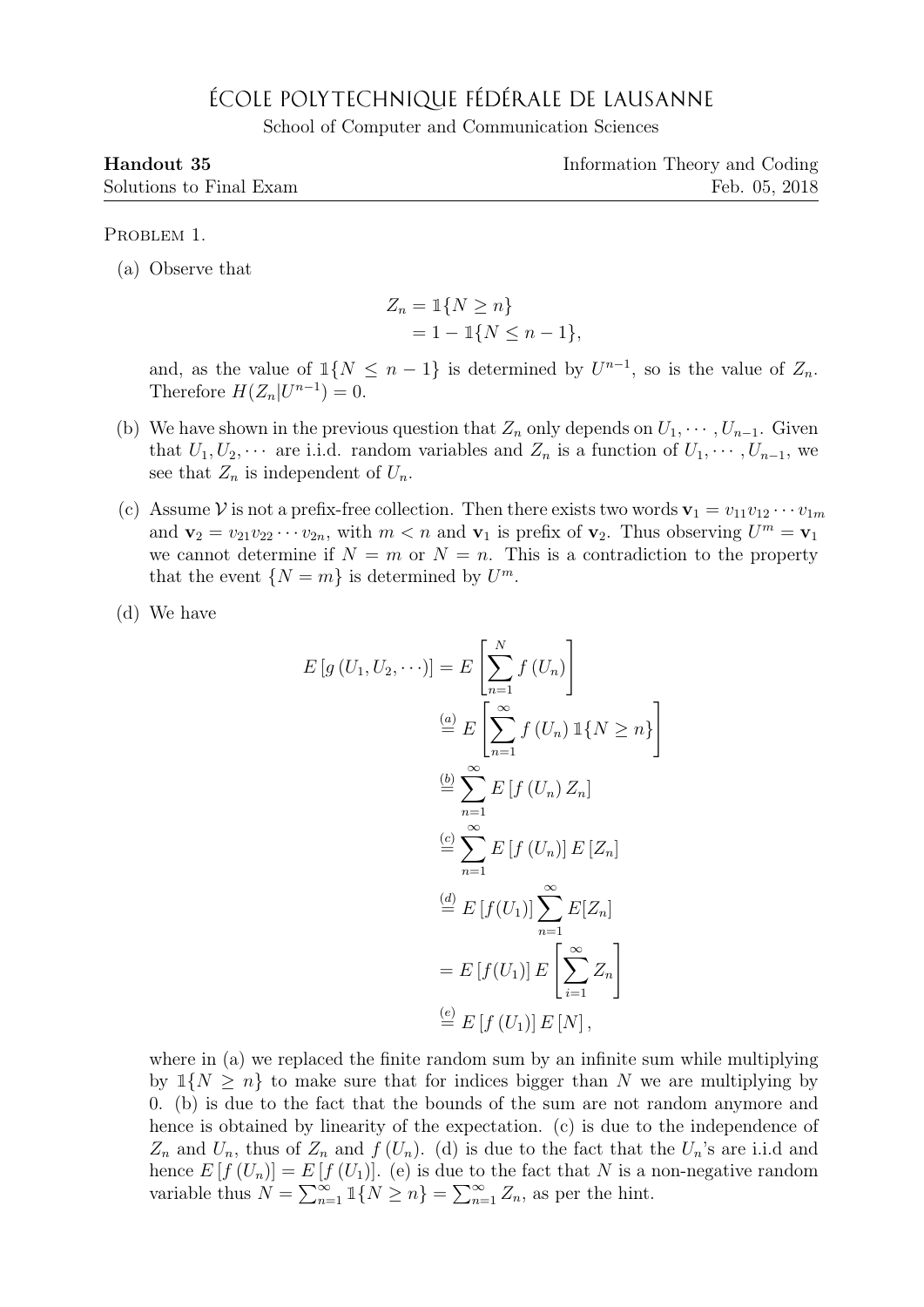(e) Let's take  $g(U_1, U_2, \dots) = \log p_V(V)$  in our result in (d). Then,

$$
g(U_1, U_2, \dots) = \log p_V(V) = \log p_{U^N} (U^N) = \log \Pi_{i=1}^N p_U (U_i) = \sum_{i=1}^N \log p_U (U_i) = \sum_{i=1}^N f(U_i),
$$

where  $f(U_i) = \log p_U(U_i)$ .

$$
H(V) = -E \left[ \log p_V(V) \right]
$$
  
=  $-E \left[ g \left( U_1, U_2, \cdots \right) \right]$   
 $\stackrel{(a)}{=} -E \left[ N \right] E \left[ f(U_1) \right]$   
 $\stackrel{(b)}{=} -E \left[ \log p_U(U_1) \right] E \left[ N \right]$   
 $\stackrel{(c)}{=} H(U_1) E \left[ N \right],$ 

where (a) is obtained by applying the result in question (d). (b) is obtained by replacing  $f(.)$  by its expression and (c) is obtained using the definition of entropy.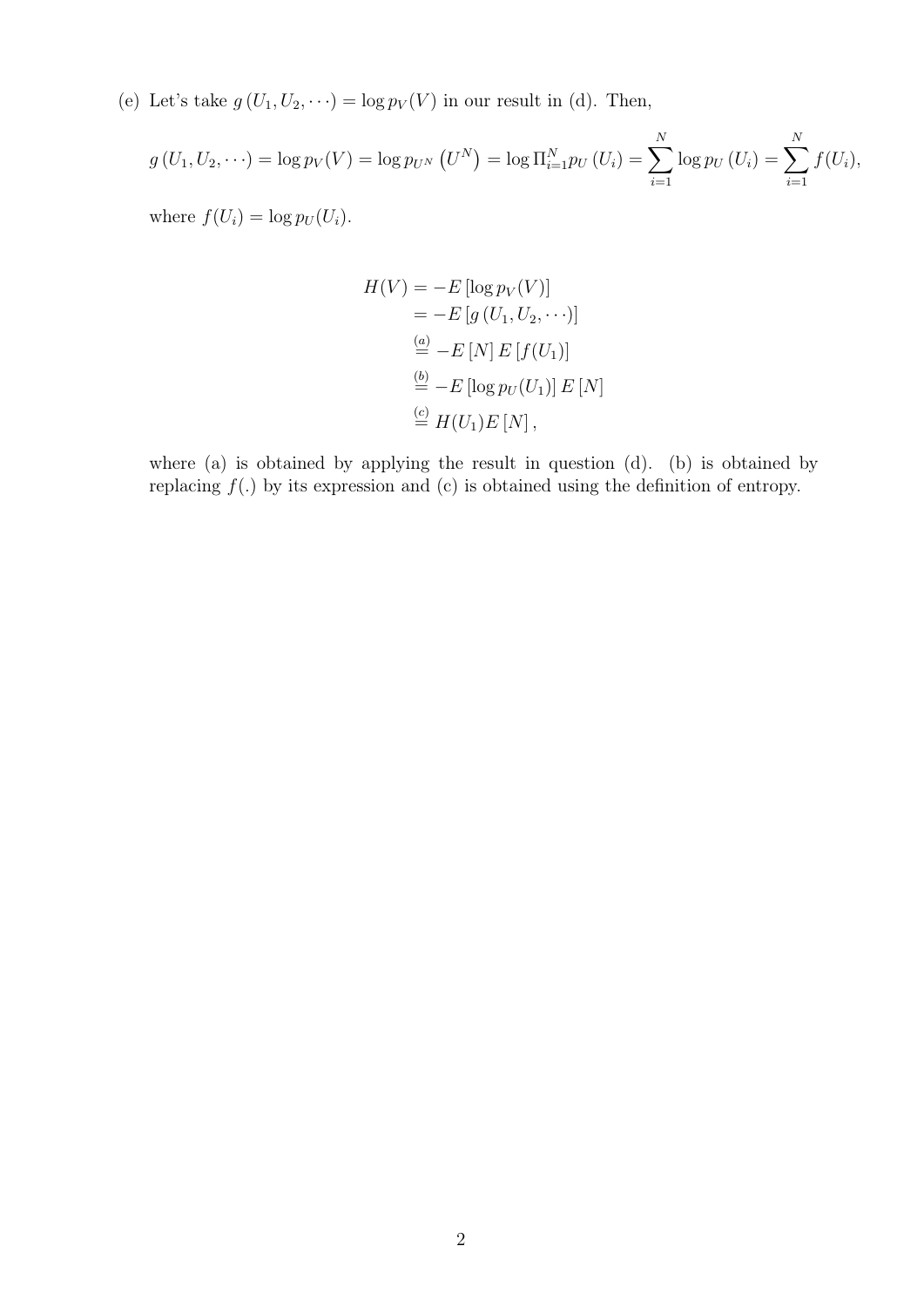PROBLEM 2.

(a)

$$
\Pr(U = u|V = ?) = \frac{\Pr(V = ?|U = u) p_U(u)}{\Pr(V = ?)} = \frac{p_U(u)p}{p} = p_U(u)
$$

(b)

$$
I(U;V) = H(U) - H(U|V)
$$
  
=  $H(U) - \Pr(V = ?)H(U|V = ?) - \Pr(V \neq ?)H(U|V \neq ?)$   

$$
\stackrel{(a)}{=} H(U) - p \sum_{u=1}^{K} \Pr(U = u|V = ?) \log \frac{1}{\Pr(U = u|V = ?)}
$$
  

$$
\stackrel{(b)}{=} H(U) - p \sum_{u=1}^{K} p_U(u) \log \frac{1}{p_U(u)} = H(U) - pH(U) = (1 - p)H(U),
$$

where (a) is obtained by noticing that if  $V \neq ?$  then  $V = U$  and  $H(U|V \neq ?) = 0$ and (b) is obtained since  $Pr(U = u|V = ?) = p_U(u)$ .

(c) Let  $C_p$  be the capacity of this channel. Then,

$$
C_p = \max_{p_U} I(U, V) = \max_{p_U} (1 - p)H(U) = (1 - p) \max_{p_U} H(U) = (1 - p) \log K,
$$

with the maximum achieved when U is uniformly distributed over  $\{1, \dots, K\}$ .

(d)

$$
I(X; Z) = H(X) - H(X|Z)
$$
  
=  $H(X) - \Pr(Z = ?)H(X|Z = ?) - \Pr(Z \neq ?)H(X|Z \neq ?)$   
 $\stackrel{(a)}{=} H(X) - pH(X|Z = ?) - (1 - p)H(X|Y)$   
 $\stackrel{(b)}{=} (1 - p)(H(X) - H(X|Y)) + p(H(X) - H(X|Z = ?))$   
 $\stackrel{(c)}{=} (1 - p)I(X; Y) + p(H(X) - H(X)) = (1 - p)I(X; Y)$ 

where

- (a) is due to the fact  $Pr(Z = ?) = p$  and when we don't have erasures  $Z = Y$ . – (b)  $H(X) = pH(X) + (1 - p)H(X)$ .
- (c) First notice that  $X Y Z$  forms a Markov chain, so  $Pr(Z = ? | X = x, Y = z)$  $y) = Pr(Z = ? | Y = y)$ . Then

$$
\Pr(X = x | Z = ?) = \frac{p_X(x)\Pr(Z = ? | X = x)}{\Pr(Z = ?)} \\
= \frac{p_X(x)\sum_y \Pr(Y = y | X = x)\Pr(Z = ? | Y = y)}{p} \\
= \frac{p_X(x)p\sum_y \Pr(Y = y | X = x)}{p} = p_X(x).
$$

So  $H(X|Z = ?) = H(X)$ .

(e) Let  $C_{tot}$  be the capacity of the channel from X to Z. Then,

$$
C_{tot} = \max_{p_X} I(X; Z) = \max_{p_X} (1 - p)I(X; Y) = (1 - p) \max_{p_X} I(X; Y) = (1 - p)C.
$$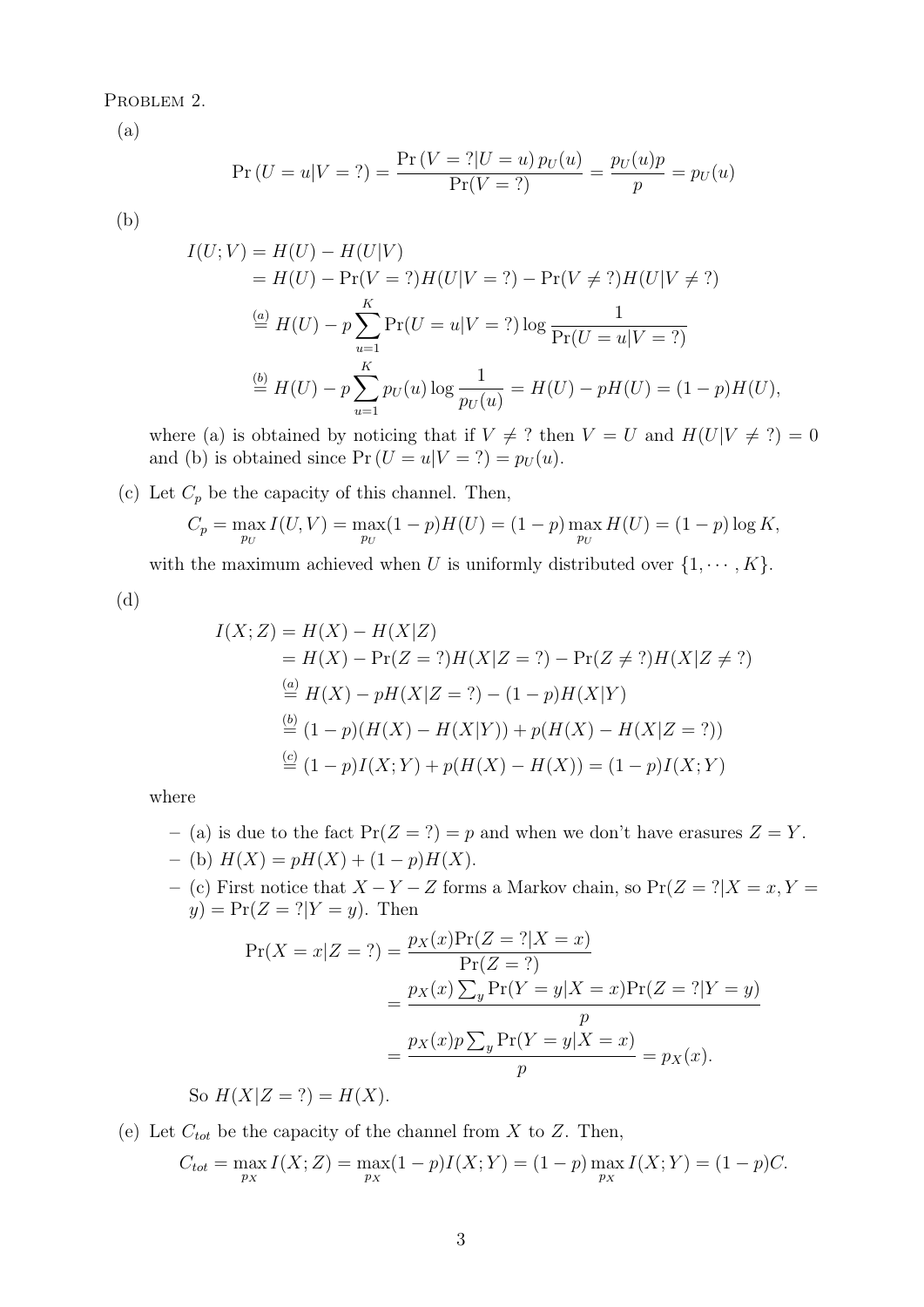PROBLEM 3.

(a) In this exercise we assume all the vectors are column vectors. We know that  $(X_1, \dots, X_n, Y_1, \dots, Y_m)$ are jointly Gaussian random variables if and only if any linear combination of these variables is normally distributed. This means that any linear combination of  $X =$  $(X_1, X_2, \dots, X_n)$  is normally distributed and thus X is an n Gaussian random vector. Similarly, the vector  $Y = (Y_1, \dots, Y_m)$  is an m dimensional random vector.

Moreover, we can write  $(X_1, \dots, X_n, Y_1, \dots, Y_m) = (X, Y)$ . So its covariance matrix is

$$
K = E\left(\begin{bmatrix} X \\ Y \end{bmatrix} \begin{bmatrix} X^T & Y^T \end{bmatrix}\right) = \begin{bmatrix} E\begin{bmatrix} XX^T \end{bmatrix} & E\begin{bmatrix} XY^T \end{bmatrix} \\ E\begin{bmatrix} YX^T \end{bmatrix} & E\begin{bmatrix} YY^T \end{bmatrix} \end{bmatrix} = \begin{bmatrix} K_{11} & K_{12} \\ K_{21} & K_{22} \end{bmatrix}.
$$

So  $K_{11} = E(XX^T)$  and  $K_{22} = E(YY^T)$ . Thus the vector  $X = (X_1, \dots, X_n)$  is normally distributed with covariance matrix  $K_{11}$  and the vector  $Y = (Y_1, \dots, Y_m)$  is normally distributed with covariance matrix  $K_{22}$ .

Hence, using the results derived in class we get

$$
h(X_1, \dots, X_n) = \frac{1}{2} \ln ((2\pi e)^n \det (K_{11})),
$$
  

$$
h(Y_1, \dots, Y_m) = \frac{1}{2} \ln ((2\pi e)^m \det (K_{22}))
$$

and

$$
h(X_1, \dots, X_n, Y_1, \dots, Y_m) = \frac{1}{2} \ln ((2\pi e)^{n+m} \det(K)).
$$

(b) Let  $A_{11}$  be an  $n \times n$  matrix and  $A_{22}$  be an  $m \times m$  matrix. So A becomes an  $(n +$  $m \times (n + m)$  matrix. Since A is a positive definite matrix then there exists an  $n + m$ dimensional Gaussian random vector which covariance matrix is A. Let's denote this vector as  $(X_1, \dots, X_n, Y_1, \dots, Y_m)$ . From question (a) we know that

$$
h(X_1, \dots, X_n) = \frac{1}{2} \ln ((2\pi e)^n \det (A_{11})),
$$
  

$$
h(Y_1, \dots, Y_m) = \frac{1}{2} \ln ((2\pi e)^m \det (A_{22}))
$$

and

$$
h(X_1, \dots, X_n, Y_1, \dots, Y_m) = \frac{1}{2} \ln ((2\pi e)^{n+m} \det (A)).
$$

Moreover, we know that

$$
h(X_1, \dots, X_n, Y_1, \dots, Y_m) \le h(X_1, \dots, X_n) + h(Y_1, \dots, Y_m).
$$

So,

$$
\frac{1}{2}\ln((2\pi e)^{n+m}\det(A)) \le \frac{1}{2}\ln((2\pi e)^{n}\det(A_{11})) + \frac{1}{2}\ln((2\pi e)^{m}\det(A_{22}))
$$
  

$$
(2\pi e)^{n+m}\det(A) \le (2\pi e)^{n}\det(A_{11}) \times (2\pi e)^{m}\det(A_{22})
$$
  

$$
\det(A) \le \det(A_{11})\det(A_{22}).
$$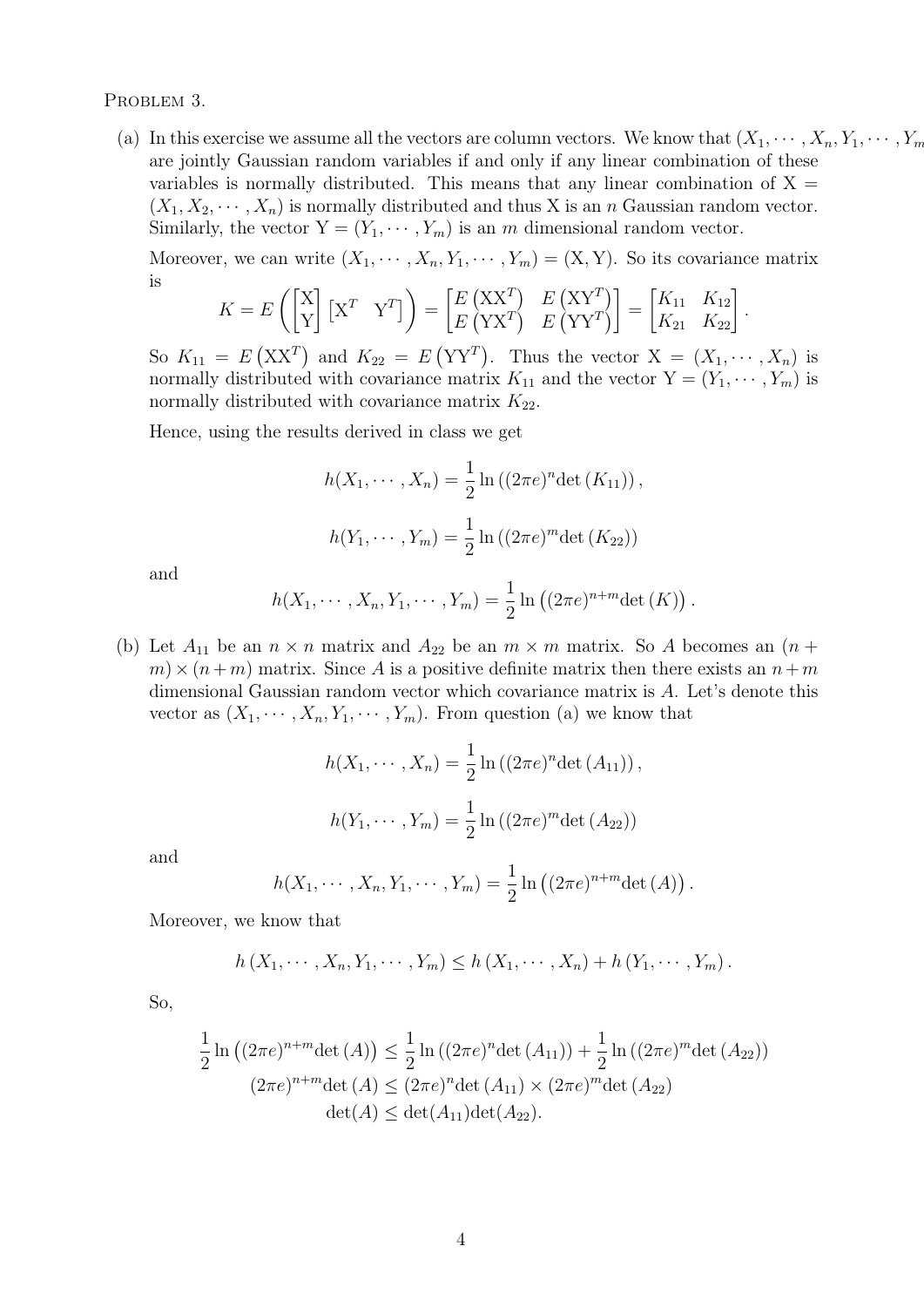PROBLEM 4. In this exercise, unless stated otherwise, all vectors are column vectors.

- (a) Let  $X_1$  and  $X_2$  be two codewords in C. Then  $X_1$  and  $X_2$  have their columns and their rows belong to  $C_1$  and  $C_2$  respectively. Since  $C_1$  and  $C_2$  are linear codes and the rows and columns of  $X_1 + X_2$  correspond to the sum of the rows and columns of  $X_1$ and  $X_2$ , then the rows of  $X_1 + X_2$  belong to  $C_2$  and its columns to  $C_1$ . Therefore,  $X_1 + X_2 \in \mathcal{C}$ . This proves the linearity of  $\mathcal{C}$ .
- (b) Since  $X \in \mathcal{C}$ , then its columns  $(\mathbf{v}_1, \dots, \mathbf{v}_{n_2})$  are  $\mathcal{C}_1$  codewords. This means that there exist  $\mathbf{u}_1, \dots, \mathbf{u}_{n_2} \in \mathbb{F}_2^{k_1}$  such that  $\mathbf{v}_j = G_1 \mathbf{u}_j =$  $\begin{bmatrix} \mathbf{u}_j \end{bmatrix}$  $A_1$ **u**<sub>j</sub> 1 for  $j = 1, \dots, n_2$ . So the codeword can be written as

$$
X = \begin{bmatrix} \mathbf{u}_1 & \mathbf{u}_2 & \cdots & \mathbf{u}_{n_2} \\ A_1 \mathbf{u}_1 & A_1 \mathbf{u}_2 & \cdots & A_1 \mathbf{u}_{n_2} \end{bmatrix} .
$$
 (1)

Similarly, denoting by  $(\mathbf{r}_1, \dots, \mathbf{r}_{n_1})$  the rows of X, there exist  $\mathbf{w}_1, \dots, \mathbf{w}_{n_1} \in \mathbb{F}_2^{k_2}$  such that  $\mathbf{r}_l = G_2 \mathbf{w}_l =$  $\left[\begin{array}{cc} \mathbf{w}_l \end{array}\right]$  $A_2\mathbf{w}_l$ 1 for  $l = 1, \dots, n_1$ . So X can be also written as

$$
X = \begin{bmatrix} \mathbf{r}_1^T \\ \vdots \\ \mathbf{r}_{n_1}^T \end{bmatrix} = \begin{bmatrix} \mathbf{w}_1^T & \mathbf{w}_1^T A_2^T \\ \mathbf{w}_2^T & \mathbf{w}_2^T A_2^T \\ \vdots & \vdots \\ \mathbf{w}_{n_1}^T & \mathbf{w}_{n_1}^T A_2^T \end{bmatrix} .
$$
 (2)

.

.

This means that

$$
U = \begin{bmatrix} \mathbf{u}_1 & \mathbf{u}_2 & \cdots & \mathbf{u}_{k_2} \end{bmatrix} = \begin{bmatrix} \mathbf{w}_1^T \\ \mathbf{w}_2^T \\ \vdots \\ \mathbf{w}_{k_1}^T \end{bmatrix}
$$

From (2) we deduce that  $X_{12} = UA_2^T$  and from (1) we deduce that  $X_{21} = A_1U$ . To find  $X_{22}$  we can either notice from (1) that  $X_{22} = A_1 X_{12} = A_1 U A_2^T$  or notice from (2) that  $X_{22} = X_{21} A_2^T = A_1 U A_2^T$ . Hence,

$$
X = \begin{bmatrix} U & UA_2^T \\ A_1U & A_1UA_2^T \end{bmatrix}
$$

This shows that  $X$  is determined solely by  $U$ . Therefore the number of codewords in C is equal to the number of possible values of U. Since there are  $2^{k_1 k_2}$  possible values of U then C has  $2^{k_1 k_2}$  codewords.

- (c) If  $U_{rs} = 1$  this means that the  $s^{th}$  column of X is a non-zero codeword of the linear code  $C_1$ . Therefore, its weight  $w_1 \geq d_1$ .
- (d) If  $X_{ts} = 1$  this means that the  $t^{th}$  row of X is a non-zero codeword of the linear code  $\mathcal{C}_2$ . Therefore, its weight  $w_2 \geq d_2$ .
- (e) To show that X with  $X_{rs} = c_r^{(1)} c_s^{(2)}$  is a codeword of C with  $c^{(i)} \in C_i$ , we need to show that its columns belong to  $C_1$  and its rows belong to  $C_2$ . The s<sup>th</sup> column of X can be written as

$$
\begin{bmatrix} c_1^{(1)} \\ c_2^{(1)} \\ \vdots \\ c_{n_1}^{(1)} \end{bmatrix} c_s^{(2)}
$$

.